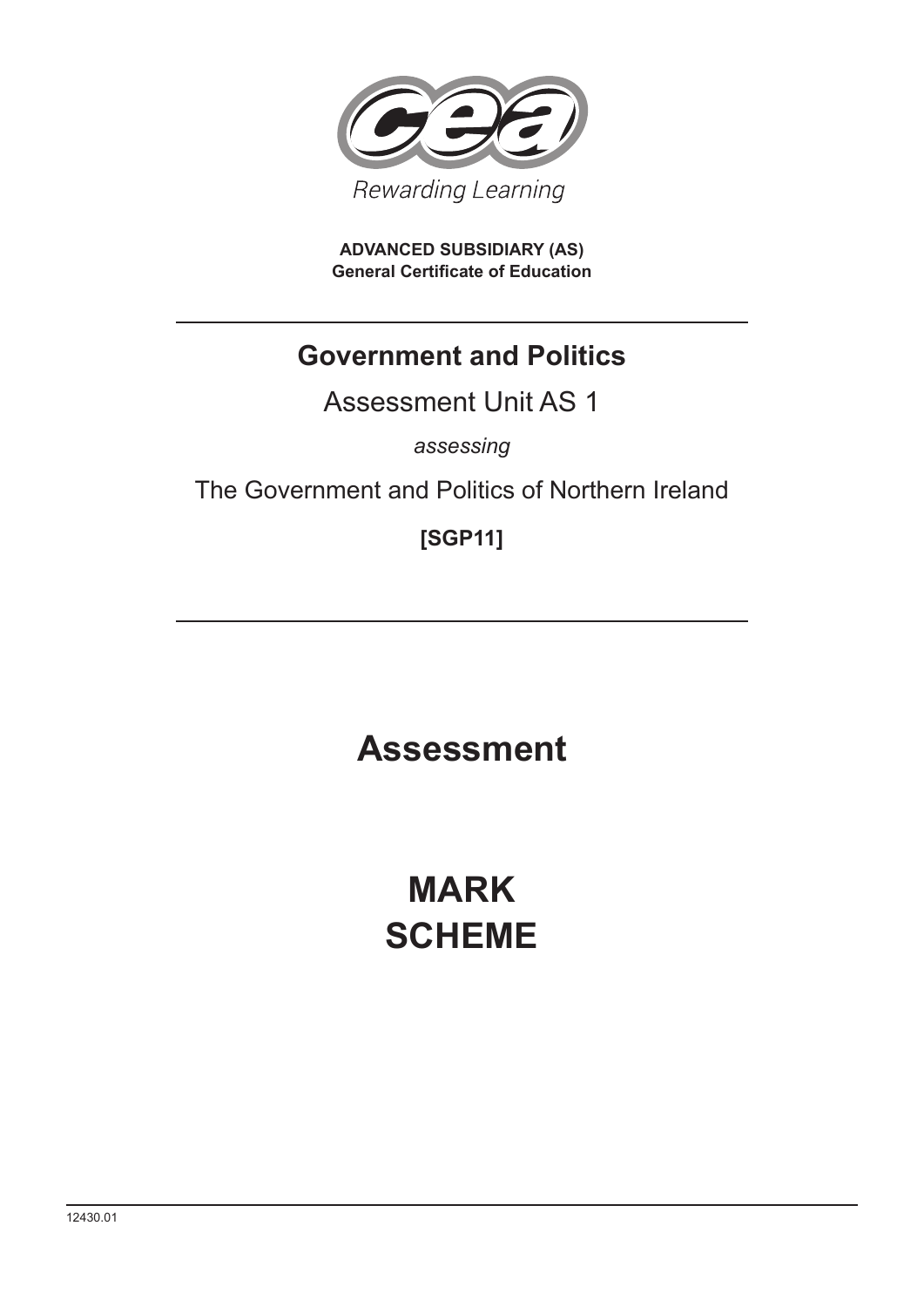# **General Marking Instructions**

## *Introduction*

The main purpose of the mark scheme is to ensure that papers are marked accurately, consistently and fairly. The mark scheme provides teachers with an indication of the nature and range of students' responses likely to be worthy of credit. It also sets out the criteria which they should apply in allocating marks to students' responses.

#### *Assessment objectives*

Below are the assessment objectives for GCE Government and Politics.

Students should be able to:

- **AO1** Demonstrate knowledge and understanding of political institutions, processes, concepts, theories and debates.
- **AO2** Analyse and evaluate political information, arguments and theories; identify parallels, connections, similarities and differences between the political systems studied.
- **AO3** Construct and communicate coherent arguments making use of a range of appropriate political vocabulary.

Not all AOs are assessed in every question. In shorter, factual recall questions only AO1 may be assessed. In longer extended writing responses all three AOs may be assessed.

## *Quality of students' responses*

In marking the papers, teachers should be looking for a quality of response reflecting the level of maturity which may reasonably be expected of a 17 or 18-year-old which is the age at which the majority of students sit their GCE examinations.

## *Flexibility in marking*

Mark schemes are not intended to be totally prescriptive. No mark scheme can cover all the responses which students may produce. In the event of unanticipated answers, teachers are expected to use their professional judgement to assess the validity of answers.

#### *Positive marking*

Teachers are encouraged to be positive in their marking, giving appropriate credit for what students know, understand and can do rather than penalising students for errors or omissions. Teachers should make use of the whole of the available mark range for any particular question and be prepared to award full marks for a response which is as good as might reasonably be expected of a 17 or 18-year-old GCE student.

## *Awarding zero marks*

Marks should only be awarded for valid responses and no marks should be awarded for an answer which is completely incorrect or inappropriate.

## *Examples and evidence*

In a subject such as Government and Politics, the use of relevant examples and evidence is crucial. However, the amount of evidence/examples required depends upon the nature of the question.

- shorter, factual recall questions may require no evidence/examples at all.
- other short questions may require an example that is given but not developed.
- some source-based questions may identify an example and the task for students is to identify and explain this example (and usually to provide another).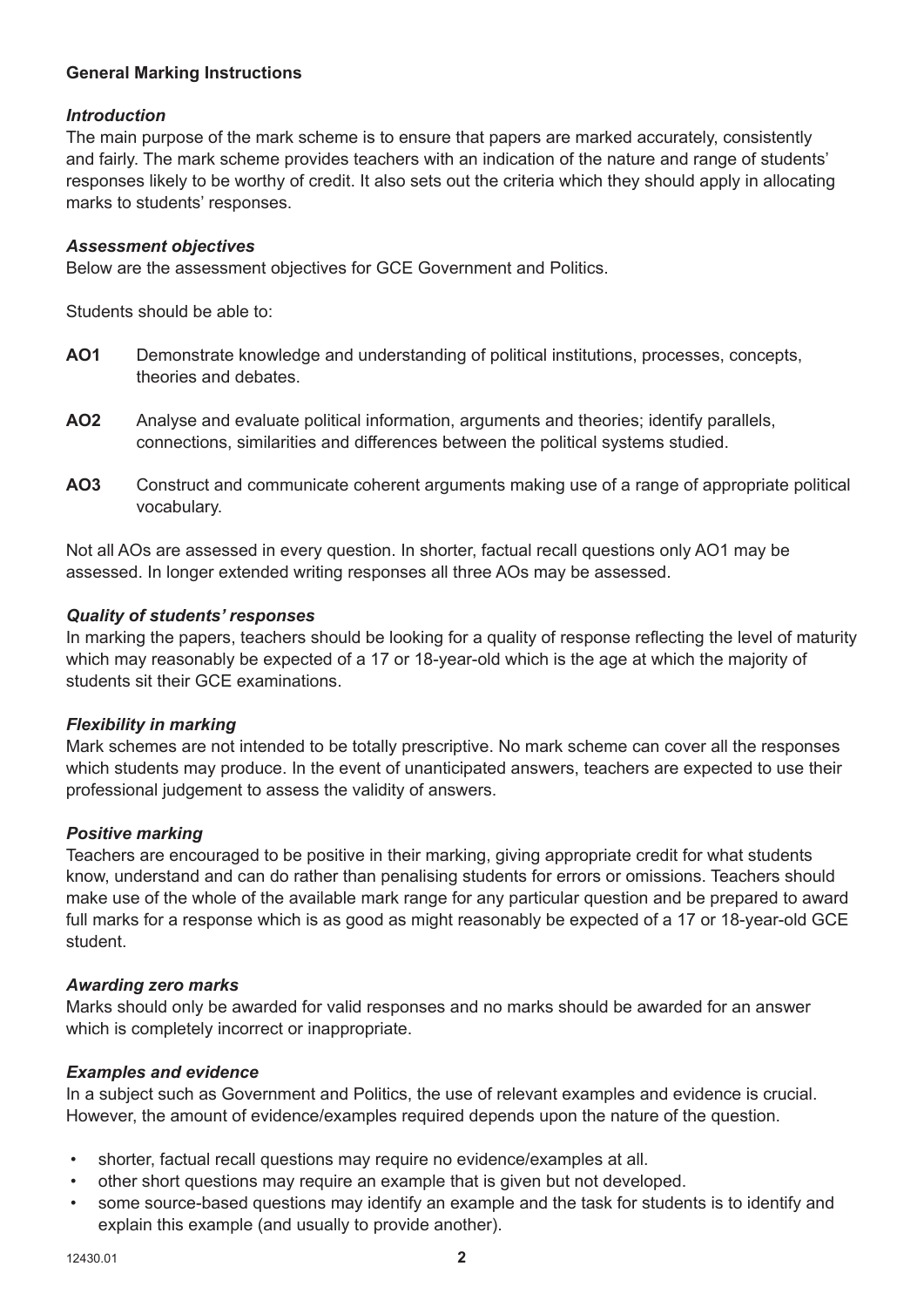- extended essay responses require a range of examples/evidence. However, this should not be simply listed but the relevance of the material to the topic under discussion should be explained. There is *no* required number of examples in an essay response for an answer to achieve the top mark band: a response with four developed and applied pieces of evidence is superior to one with ten listed examples.
- Further specific guidance is provided in the detailed Mark Scheme that follows.

## *Sources of evidence and examples*

Evidence and examples can be drawn from political systems referred to in the specification. However, students are free to also draw upon evidence from systems not explicitly mentioned in the specification.

Direct quotation, while acceptable, is not required in responses.

## *Types of mark schemes*

Mark schemes for tasks or questions which require students to respond in extended written form are marked on the basis of levels of response which take account of the quality of written communication.

Other questions which require only short answers are marked on a point for point basis with marks awarded for each valid piece of information provided.

## *Levels of response*

In deciding which level of response to award, teachers should look for the 'best fit' bearing in mind that weakness in one area may be compensated for by strength in another. In deciding which mark within a particular level to award to any response, teachers are expected to use their professional judgement.

The following guidance is provided to assist teachers.

- *Threshold performance:* Response which just merits inclusion in the level and should be awarded a mark at or near the bottom of the range.
- *Intermediate performance:* Response which clearly merits inclusion in the level and should be awarded a mark at or near the middle of the range.
- *High performance:* Response which fully satisfies the level description and should be awarded a mark at or near the top of the range.

# *Quality of written communication*

Quality of written communication is taken into account in assessing students' responses to all tasks and questions that require them to respond in extended written form. These tasks and questions are marked on the basis of levels of response. The description for each level of response includes reference to the quality of written communication.

For conciseness, quality of written communication is distinguished within levels of response as follows:

- Level 1: Quality of written communication is inadequate.
- Level 2: Quality of written communication is limited.
- Level 3: Quality of written communication is satisfactory.
- Level 4: Quality of written communication is good.
- Level 5: Quality of written communication is of a high standard.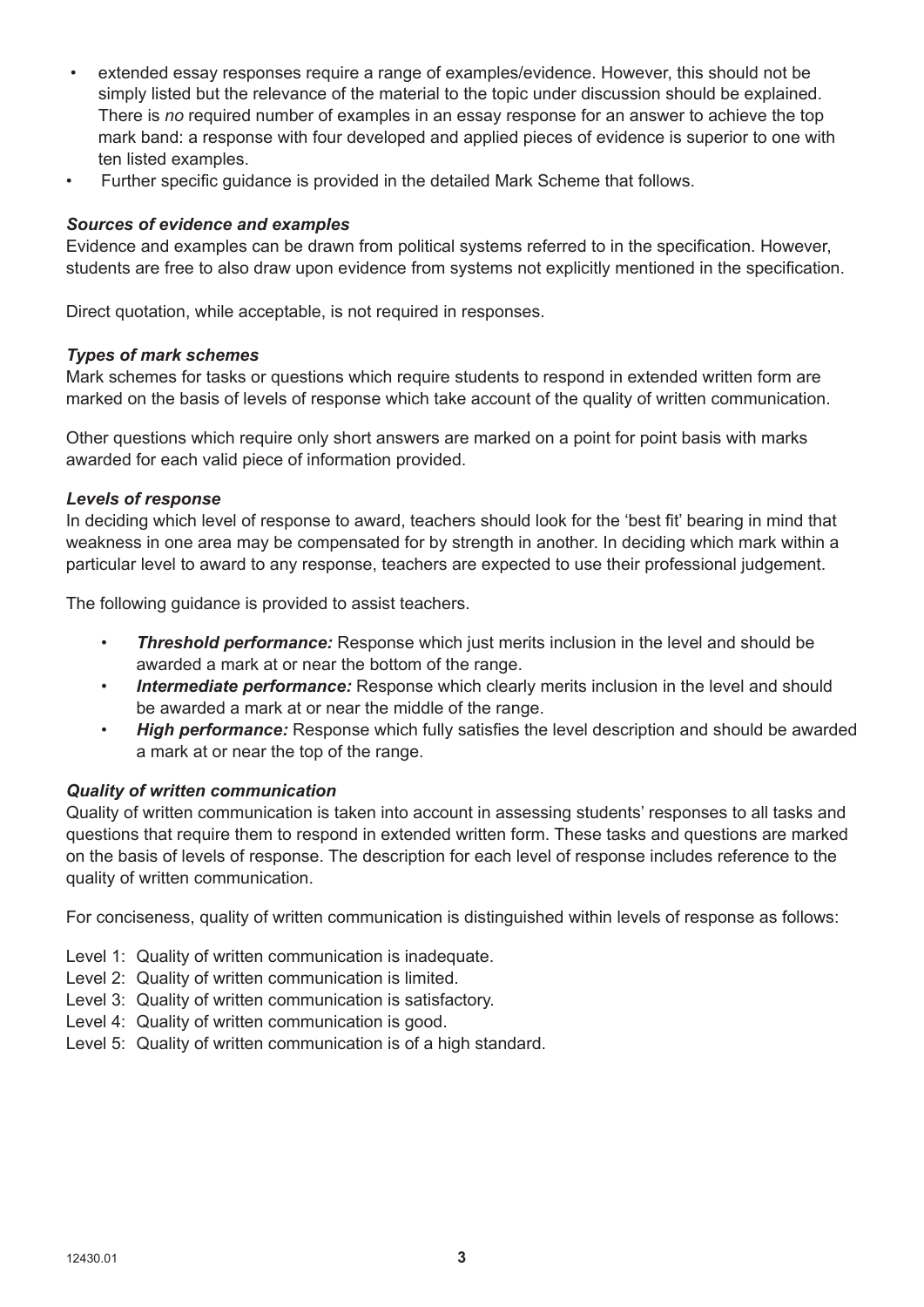In interpreting these level descriptions, teachers should refer to the more detailed guidance provided below:

**Level 1 (Inadequate):** The student makes only a very limited selection and use of an appropriate form and style of writing. The organisation of material may lack any clarity and coherence. There is very little use of specialist vocabulary. Presentation, spelling, punctuation and grammar may be such that intended meaning is consistently unclear.

**Level 2 (Limited):** The student makes only a limited selection and use of an appropriate form and style of writing. The organisation of material may lack clarity and coherence. There is little use of specialist vocabulary. Presentation, spelling, punctuation and grammar may be such that intended meaning is not clear in places.

**Level 3 (Satisfactory):** The student makes a reasonable selection and use of an appropriate form and style of writing. Relevant material is organised with some clarity and coherence. There is some use of appropriate specialist vocabulary. Presentation, spelling, punctuation and grammar are sufficiently competent to make meaning clear.

**Level 4 (Good):** The student makes a good selection and use of an appropriate form and style of writing. Relevant material is organised with a good standard of clarity and coherence. There is good use of appropriate specialist vocabulary. Presentation, spelling, punctuation and grammar are of a sufficiently good standard to make meaning clear.

**Level 5 (High Standard):** The student successfully selects and uses the most appropriate form and style of writing. Relevant material is organised with a high degree of clarity and coherence. There is widespread and accurate use of appropriate specialist vocabulary. Presentation, spelling, punctuation and grammar are of a sufficiently high standard to make meaning clear.

Government and Politics is one of many subjects in which it is possible to confuse a well-presented response with one that actually contains relevant knowledge and understanding. It is imperative in assessing any response that contains relevant knowledge and understanding, that it should be appropriately rewarded even if the presentation is not of as high a standard as may be the case with other student's work.

It is also important to note that the level descriptors for QWC state that spelling, punctuation and grammar are relevant in so far as they affect the meaning of a student's response. Some failings in spelling, punctuation and grammar should not prevent a response that contains relevant material from being appropriately rewarded.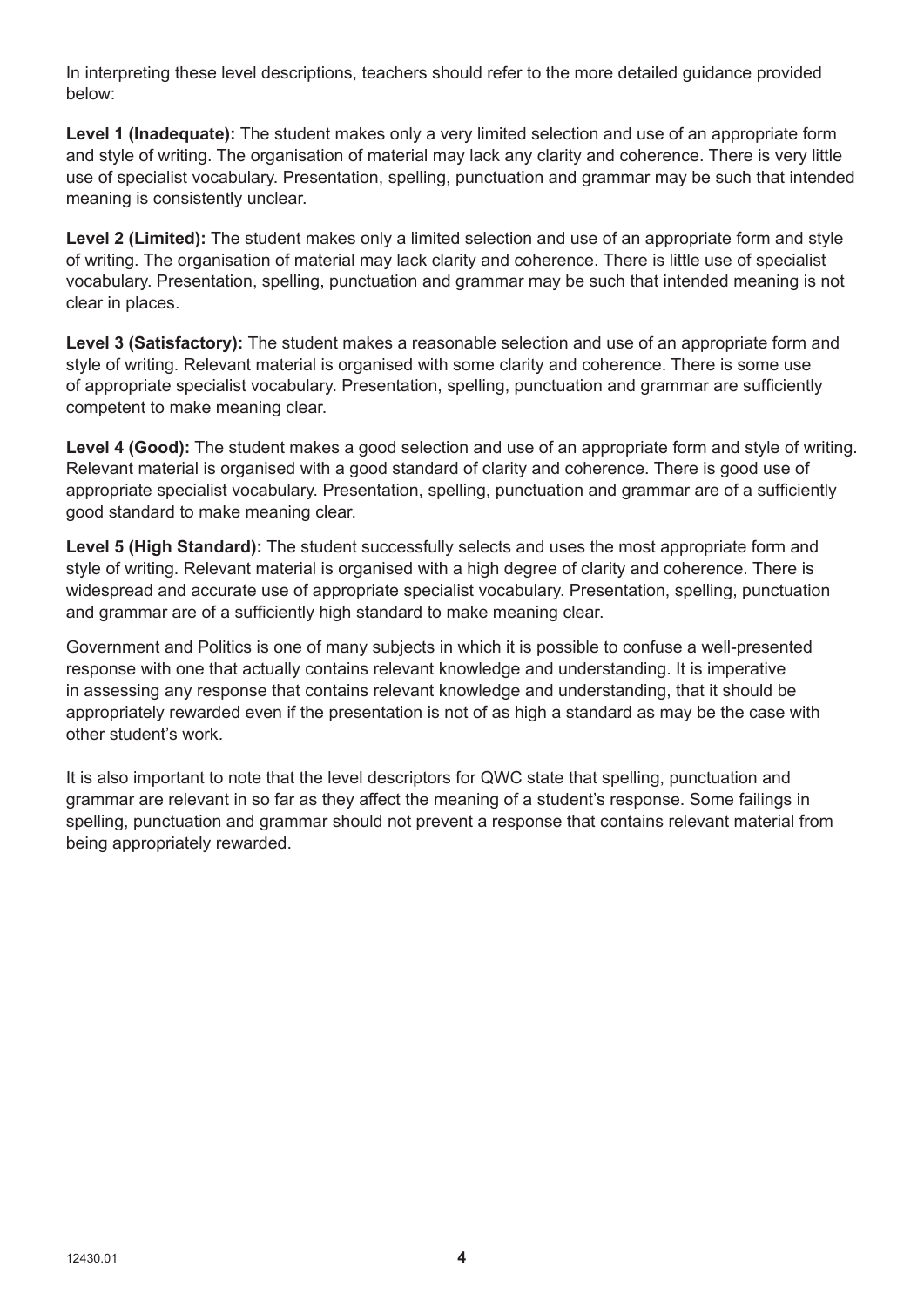**1** MLAs can be said to represent their constituents, their party, the Assembly and outside interests. Some of the ways in which MLAs can represent their constituents include holding surgeries, attending local events, communicating with officials, asking questions in the Assembly. Any other relevant way. Award 2 marks for each correct identification. There are no marks for explanation and therefore explanation is unnecessary. *(AO1: 4 marks)* [4]

**AVAILABLE MARKS**

4

## **2 Background**

In explaining the concept of "devolved power" students should display understanding that the Northern Ireland Assembly and Executive were authorised by Westminster to exercise legislative and executive power over a range of defined areas. Westminster retained power over several key areas – "Reserved Powers" – but handed over decision-making and legislative power to the institutions at Stormont. Students may refer to the distinction between direct rule, devolution and independence as a way of illustrating the concept. Reference may also be made to the other devolved institutions in the UK or to powers which have been subsequently transferred.

## **Level 1 ([1]–[2])**

The student offers a basic explanation of what is meant by "devolved power.' There is limited or no use of the Source or own knowledge.

## **Level 2 ([3]–[4])**

The student offers a more developed explanation of what is meant by "devolved power". There is some use of the Source or own knowledge. If no reference to the Source is made a maximum of 4 marks can be awarded.

## **Level 3 ([5]–[6])**

The student provides a full explanation of what is meant by the term "devolved power". There is good use of the Source and own knowledge. *(AO1: 6 marks)*

- Students who do not demonstrate an understanding of the term at all, fall into the Level 1 category.
- To achieve the top band students must use information from the Source and their own knowledge.

Any other valid material will be rewarded appropriately. The matter of  $[6]$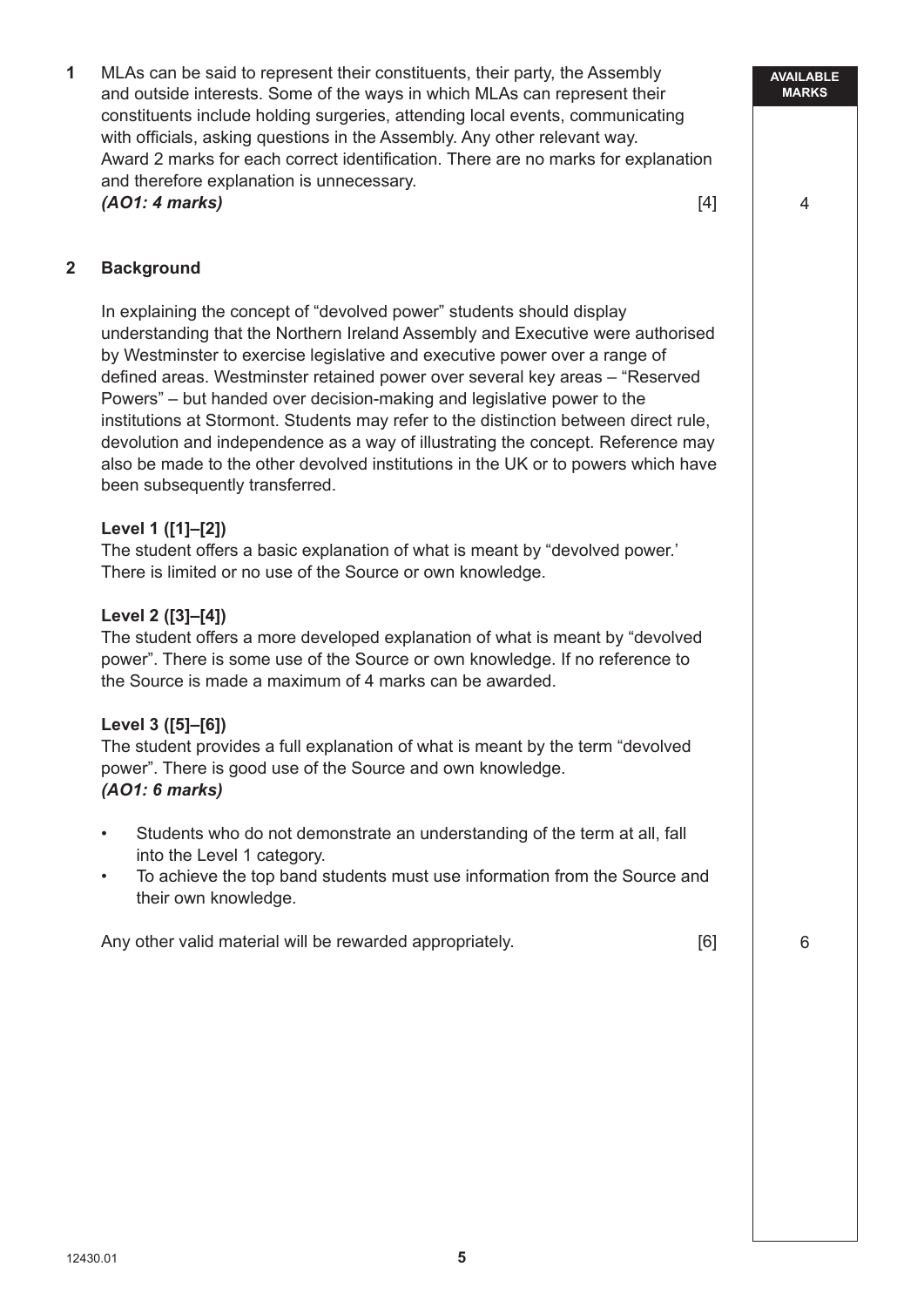# **3 Background**

The Source identifies voting on the legislative proposals of the Executive Committee as one way in which MLAs are able to influence legislation. Other ways could include Private Members Bills, being part of an Assembly Committee that scrutinised legislation or that introduced legislation, meeting with Ministers and officials, carrying out research, using the media to comment on legislation. Any other relevant area.

# **Level 1 ([1]–[3])**

The student demonstrates little knowledge and understanding of how MLAs can perform their legislative role. The answer is ill-informed and/or has a high degree of irrelevant material and/or makes general statements and/or has no evidence. There is little analysis and evaluation of information, arguments and explanations. The quality of spelling, punctuation and grammar is poor. The use of political vocabulary is rudimentary.

# **Level 2 ([4]–[6])**

The student demonstrates basic knowledge and understanding of examples of how MLAs can perform their legislative role but there are major gaps in this knowledge and understanding and only a limited attempt is made to answer the question. The response contains some relevant material but also significant irrelevant or general material. There is some basic analysis and evaluation of political information, arguments and explanations. The quality of spelling, punctuation and grammar is limited. The level of communication and the structure and presentation of ideas are both basic. There is restricted use of appropriate political vocabulary.

# **Level 3 ([7]–[9])**

The student demonstrates mostly accurate knowledge and understanding of examples of how MLAs can perform their legislative role but there are some gaps in this knowledge and understanding. The response makes a reasonable attempt at answering the question and contains relevant material along with more general material. There is some limited analysis of political information, arguments and explanations. The quality of spelling, punctuation and grammar is satisfactory. The level of communication, the structure and presentation of ideas and the use of appropriate political vocabulary are limited.

# **Level 4 ([10]–[12])**

The student demonstrates full and accurate knowledge and understanding of examples of how MLAs can perform their legislative role and deploys this to answer the question. The answer contains relevant evidence and examples. There is sound analysis of political information, arguments and explanations. The quality of spelling, punctuation and grammar is generally good. There is clear communication and presentation of ideas. There is appropriate use of political vocabulary and a conclusion is reached.

# **Level 5 ([13]–[15])**

The student demonstrates comprehensive, detailed and accurate knowledge and understanding of how MLAs can perform their legislative role and deploys this consistently to answer the question. A range of relevant evidence is presented. There is thorough analysis of political information, arguments and explanations. Spelling, punctuation and grammar are of a consistently high standard. There is effective communication and presentation of ideas. There is consistent use of appropriate political vocabulary and a clear and logical conclusion is reached.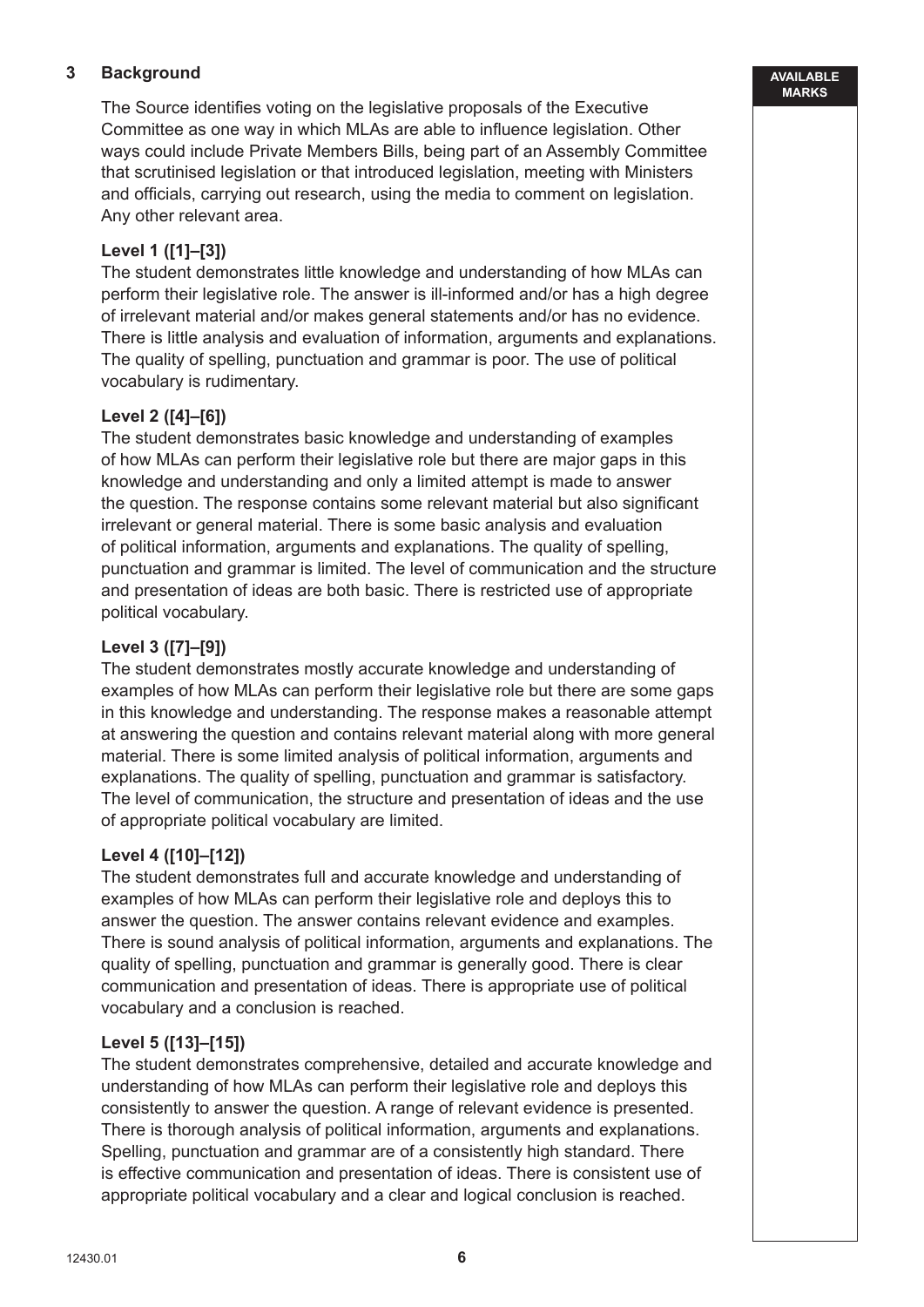|           | Students who do not refer to the source either explicitly or implicitly in their<br>response can achieve a maximum top Level 4.                                                                        |      | <b>AVAILABLE</b><br><b>MARKS</b> |
|-----------|--------------------------------------------------------------------------------------------------------------------------------------------------------------------------------------------------------|------|----------------------------------|
| $\bullet$ | Responses which contain no examples/evidence can achieve a maximum<br>Level 3.                                                                                                                         |      |                                  |
|           | Students who fail to follow the instruction in the question and identify less<br>than 'three ways' will have their marks capped as follows:<br>one way only – max. 5 marks<br>two ways - max. 10 marks |      |                                  |
|           | If a student identifies a range of ways (more than the three stipulated in the<br>question) the 3 best should be awarded.                                                                              | [15] | 15                               |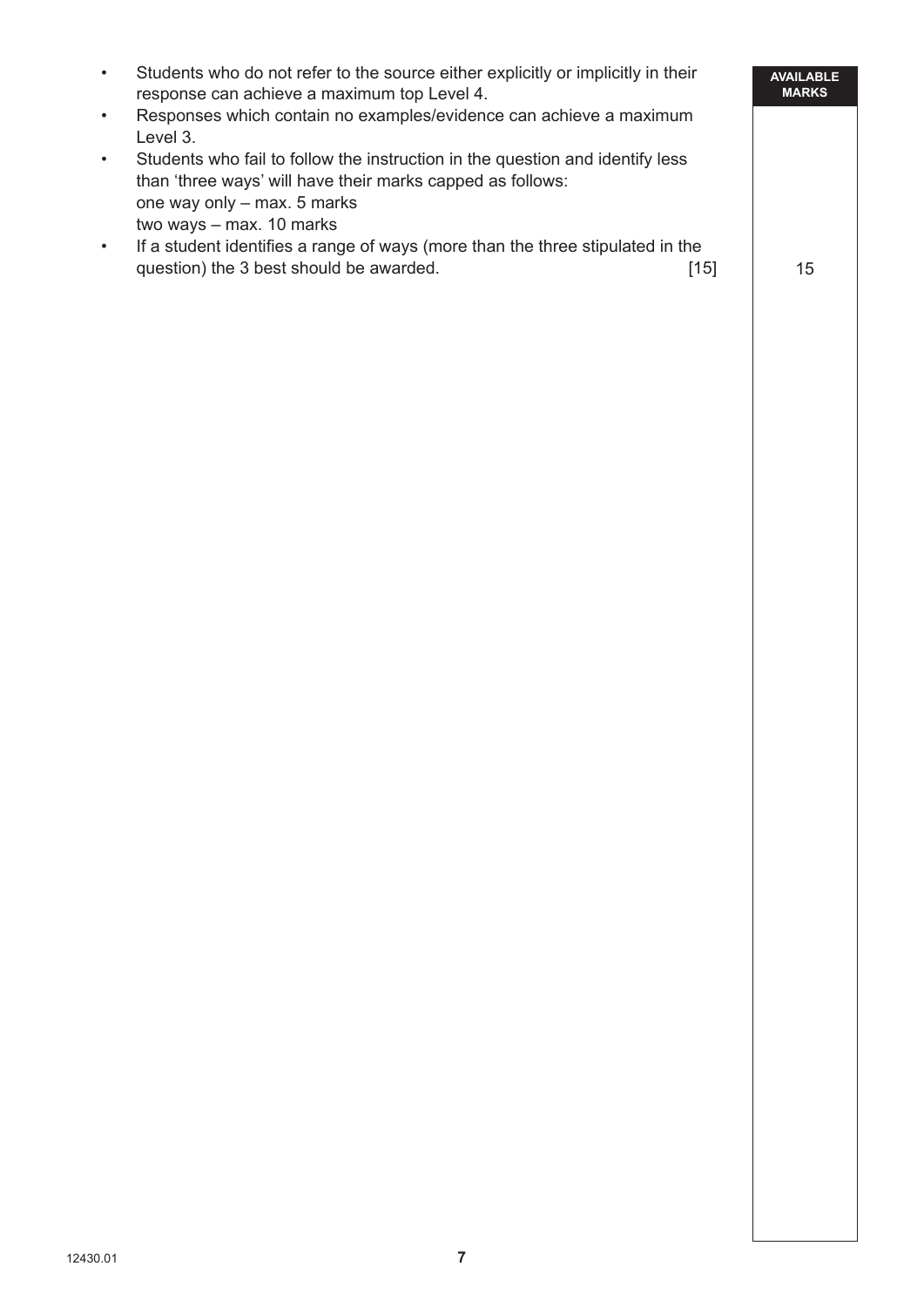## **4 (a) Background**

Sinn Féin retains many of the positions that it held in 1998, especially the party's commitment to achieving a United Ireland. It also remains committed to an equality agenda and to broadly left wing positions on socio-economic issues. However, the party's position on some other key issues is very different. It is anticipated that many students will argue that the Party was still in support of the IRA's military campaign and this argument will be accepted even though Sinn Féin's entry into the Good Friday negotiations was based upon their support for democratic politics. Similarly, students will be credited for bringing in the Party's acceptance of the consent principle and its willingness to participate at Stormont. Students may also refer to the Party's position on policing, decommissioning of weapons and Europe and any other relevant areas.

Stronger answers will display clear understanding of the point of the question, will present a range of evidence and will contain balance.

## **Level 1 ([1]–[5])**

Responses at this level are characterised by brevity, often not being more than a couple of paragraphs long, and demonstrate little or no relevant information. The student demonstrates little knowledge and understanding of the extent to which Sinn Féin policies have changed and makes little attempt to answer the question. The answer is ill-informed and/or has a high degree of irrelevant material and/or makes general statements and/or has no evidence. There is little analysis and evaluation of information, arguments and explanations. The quality of spelling, punctuation and grammar is poor. An argument, if present, is ill informed and poorly constructed and the level of communication and the use of political vocabulary are both rudimentary.

## **Level 2 ([6]–[10])**

Responses at this level are characterised by a mix of broad sweeping statements only some of which are relevant to the question and all are under explained and imprecise. The student demonstrates basic knowledge and understanding of the extent to which Sinn Féin policies have changed but there are major gaps in this knowledge and understanding and only a limited attempt is made to answer the question. The response contains some relevant material but also significant irrelevant or general material. There is some basic analysis and evaluation of political information, arguments and explanations. The quality of spelling, punctuation and grammar is limited. An argument is constructed although the level of communication and the structure and presentation of ideas are both basic. There is restricted use of appropriate political vocabulary.

## **Level 3 ([11]–[15])**

Responses at this level are characterised by a number of accurate and relevant points which are either under explained, have no supporting evidence, are limited in range or entirely one-sided. The student demonstrates mostly accurate knowledge and understanding of the extent to which Sinn Féin policies have changed but there are some gaps in this knowledge and understanding. The response makes a reasonable attempt at answering the question and contains relevant material along with more general material. There is some limited analysis of political information, arguments and explanations. The quality of spelling, punctuation and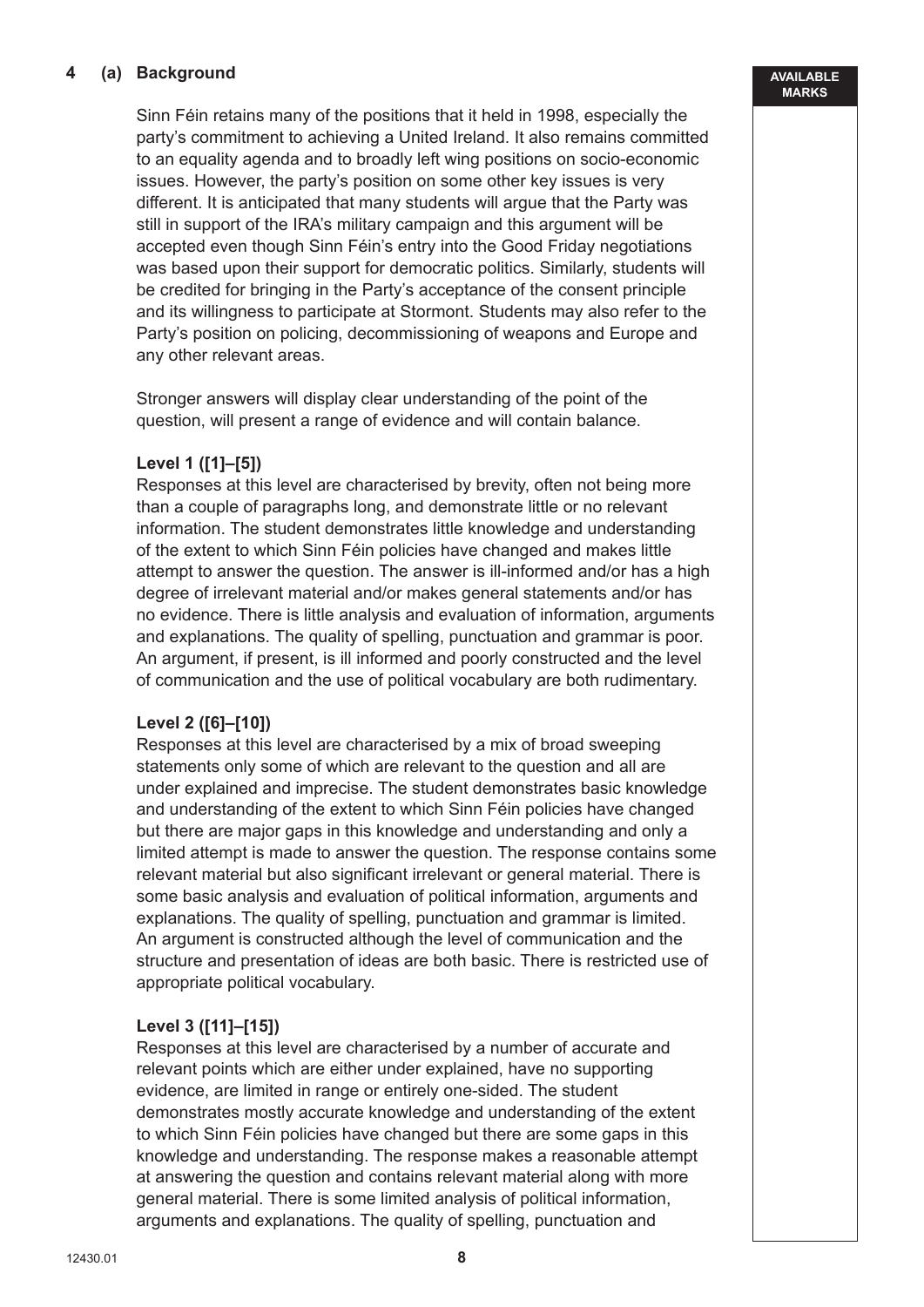grammar is satisfactory. An argument is constructed although the level of communication, the structure and presentation of ideas and the use of appropriate political vocabulary are limited.

## **Level 4 ([16]–[20])**

Responses at this level are characterised by a degree of balance in argument, a range of relevant points which are reasonably well explained and good use of appropriate supporting evidence. The student demonstrates full and accurate knowledge and understanding of the extent to which Sinn Féin policies have changed and deploys this to answer the question. The answer contains relevant evidence and examples. There is sound analysis of political information, arguments and explanations. The quality of spelling, punctuation and grammar is generally good. An argument is constructed which displays clear communication and presentation of ideas. There is appropriate use of political vocabulary and a conclusion is reached.

## **Level 5 ([21]–[25])**

Responses at this level are characterised by a focus on analysis based on a detailed explanation of a wide range of points which account for all of the main issues on both sides of the argument. There is a consistent engagement with the question throughout and the evidence used clearly illuminates the points being made. The student demonstrates comprehensive, detailed and accurate knowledge and understanding of the extent to which Sinn Féin policies have changed and deploys this consistently to answer the question. A range of relevant evidence is presented. There is thorough analysis of political information, arguments and explanations. Spelling, punctuation and grammar are of a consistently high standard. An argument is constructed which displays effective communication and presentation of ideas. There is consistent use of appropriate political vocabulary and a clear and logical conclusion is reached.

- Responses which contain no examples/evidence can achieve a maximum of top Level 3.
- Responses which lack sufficient balance can achieve a low  $\qquad \qquad \text{Level 4.} \qquad \qquad \text{[25]}$

## **(b) Background**

It is important that in responding to this question that students should include those factors that were most significant during the period when the DUP was most successful in attracting unionist voters away from the UUP. This would have been in the period between 1998 and 2007. Students may also refer to factors that have enabled the DUP to consolidate its support since 2007 but an answer that only discussed more recent factors will be limited.

Answers may also legitimately discuss the "failings" of the UUP that enabled its unionist rival to capture much of its support base. The best response would be one that refers to both DUP and UUP factors, for example by contrasting the quality and continuity of leadership.

Students may also balance their response by referring to the UUP's efforts to halt its decline and to mount a challenge to the DUP.

Any other relevant arguments.

25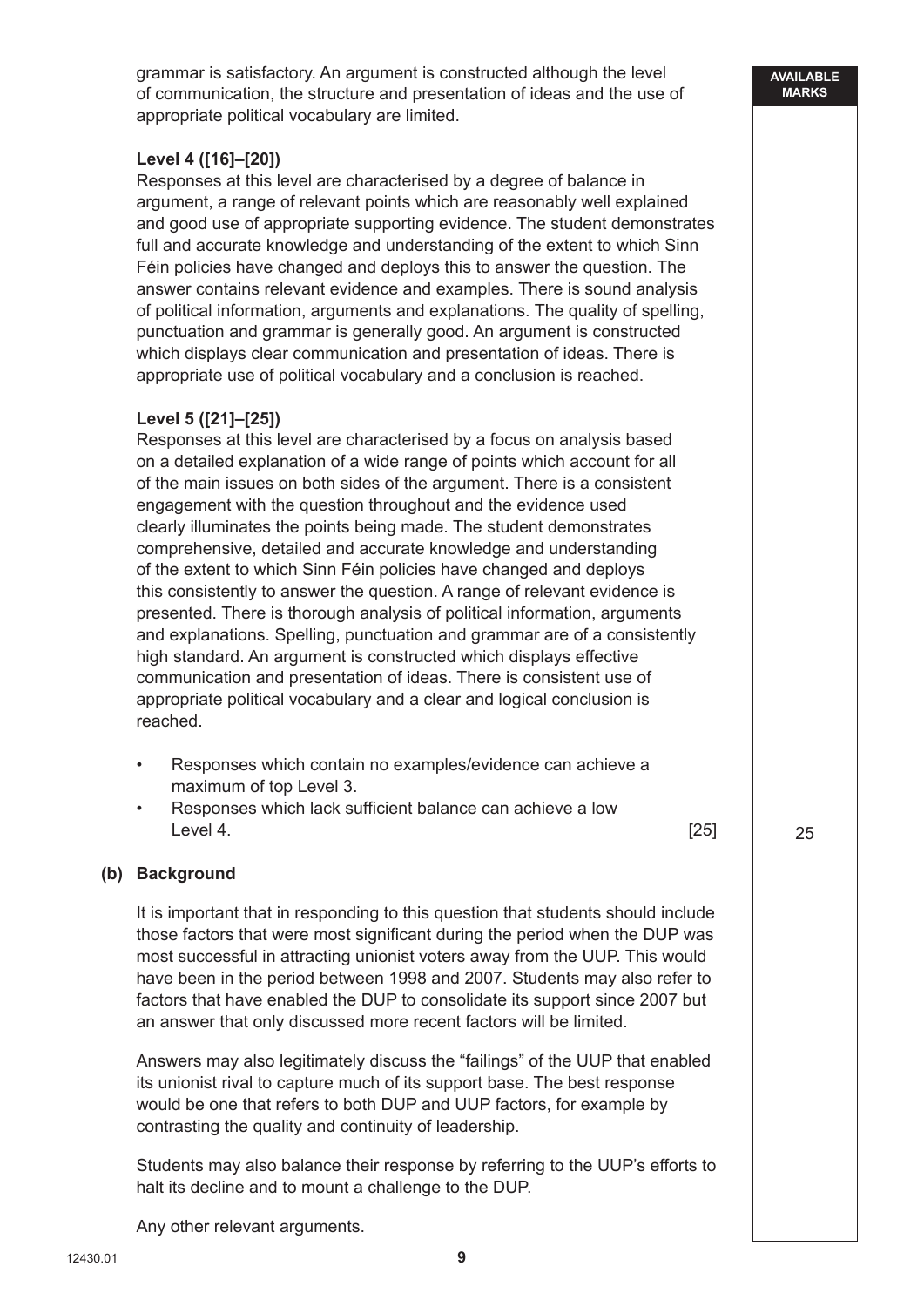Stronger answers will display clear understanding of the point of the question, will present a range of evidence and will contain balance.

# **Level 1 ([1]–[5])**

Responses at this level are characterised by brevity, often not being more than a couple of paragraphs long, and demonstrate little or no relevant information. The student demonstrates little knowledge and understanding of the reasons why the DUP has replaced the UUP as the main unionist party and makes little attempt to answer the question. The answer is illinformed and/or has a high degree of irrelevant material and/or makes general statements and/or has no evidence. There is little analysis and evaluation of information, arguments and explanation. The quality of spelling, punctuation and grammar is poor. An argument, if present, is ill informed and poorly constructed and the level of communication and the use of political vocabulary are both rudimentary.

## **Level 2 ([6]–[10])**

Responses at this level are characterised by a mix of broad sweeping statements only some of which are relevant to the question and all are under explained and imprecise. The student demonstrates basic knowledge and understanding of the reasons why the DUP has replaced the UUP as the main unionist party but there are major gaps in this knowledge and understanding and only a limited attempt is made to answer the question. The response contains some relevant material but also significant irrelevant or general material. There is some basic analysis and evaluation of political information, arguments and explanations. The quality of spelling, punctuation and grammar is limited. An argument is constructed although the level of communication and the structure and presentation of ideas are both basic. There is restricted use of appropriate political vocabulary.

# **Level 3 ([11]–[15])**

Responses at this level are characterised by a number of accurate and relevant points which are either under explained, have no supporting evidence, are limited in range or entirely one-sided. The student demonstrates mostly accurate knowledge and understanding of the reasons why the DUP has replaced the UUP as the main unionist party but there are some gaps in this knowledge and understanding. The response makes a reasonable attempt at answering the question and contains relevant material along with more general material. There is some limited analysis of political information, arguments and explanations. The quality of spelling, punctuation and grammar is satisfactory. An argument is constructed although the level of communication, the structure and presentation of ideas and the use of appropriate political vocabulary are limited.

## **Level 4 ([16]–[20])**

Responses at this level are characterised by a degree of balance in argument, a range of relevant points which are reasonably well explained and good use of appropriate supporting evidence. The student demonstrates full and accurate knowledge and understanding of the reasons why the DUP has replaced the UUP as the main unionist party and deploys this to answer the question. The answer contains relevant evidence and examples. There is sound analysis of political information, arguments and explanations. The quality of spelling, punctuation and grammar is generally good. An argument is constructed which displays clear communication and presentation of